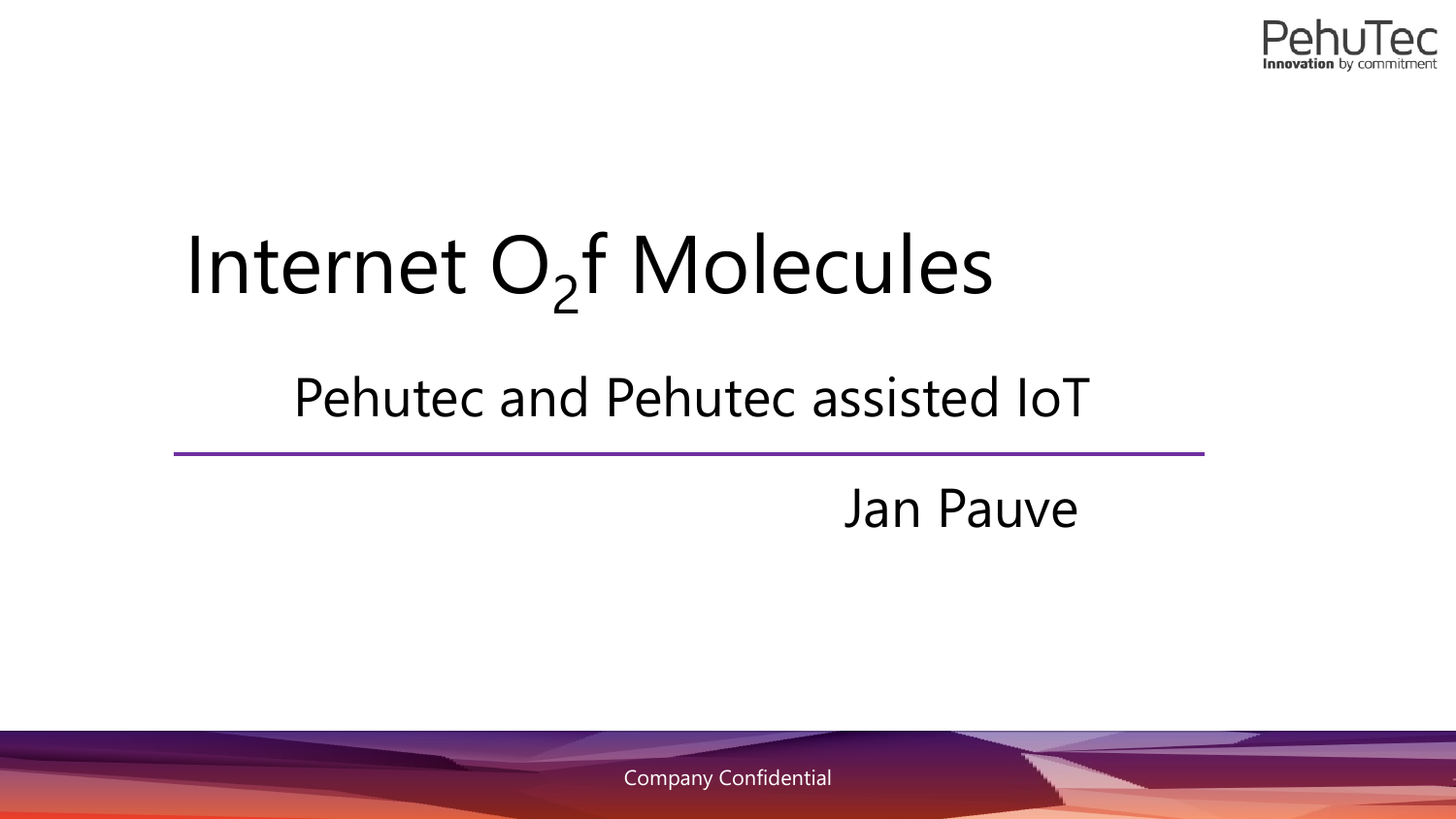# Pehutec and China - here signing in Chongqing



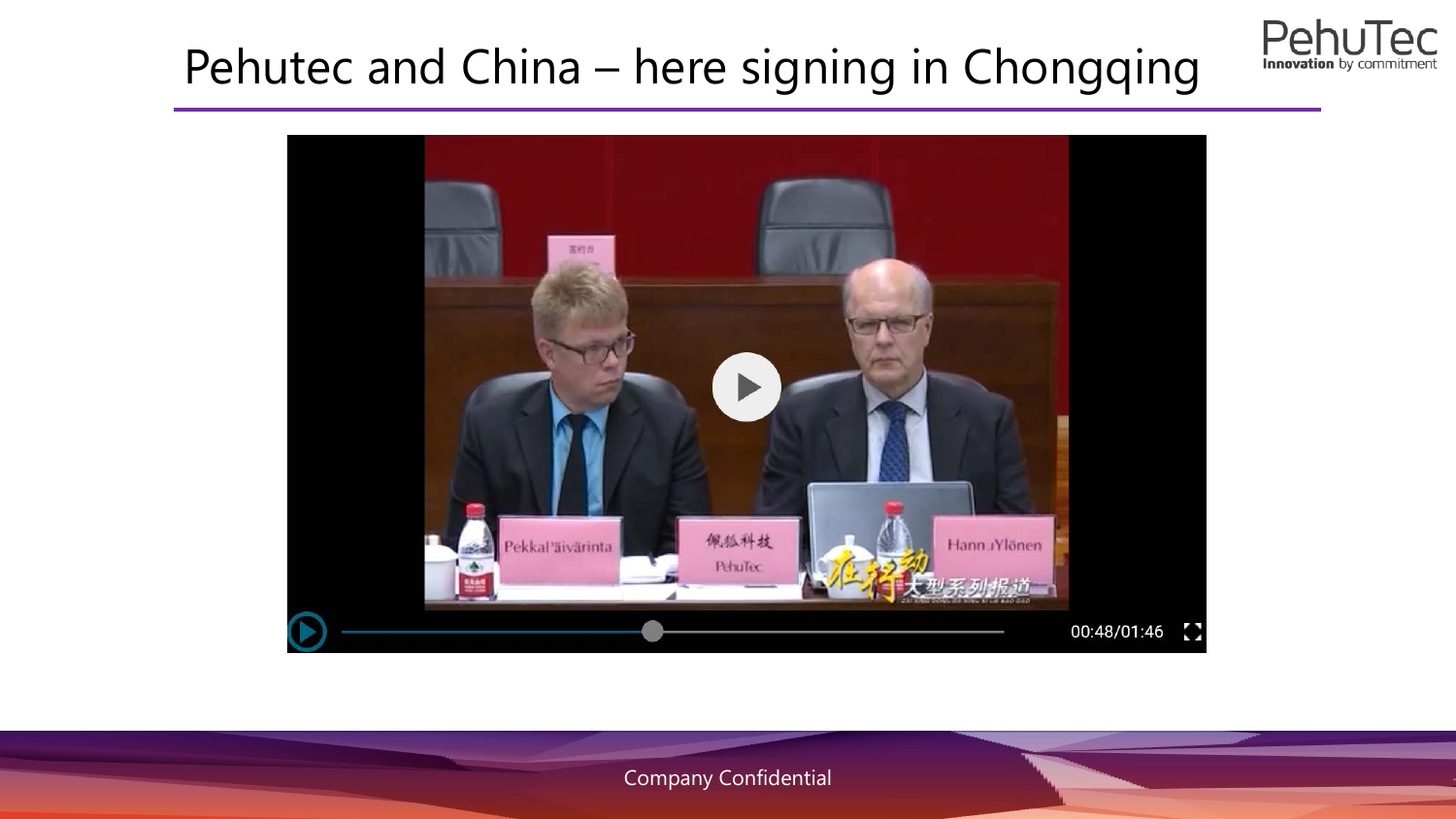

- •A **design services** company
- •**Software** embedded, apps, cloud, …
- •**Hardware** system, schematic, layout
- •**Mechanics** system parts and casings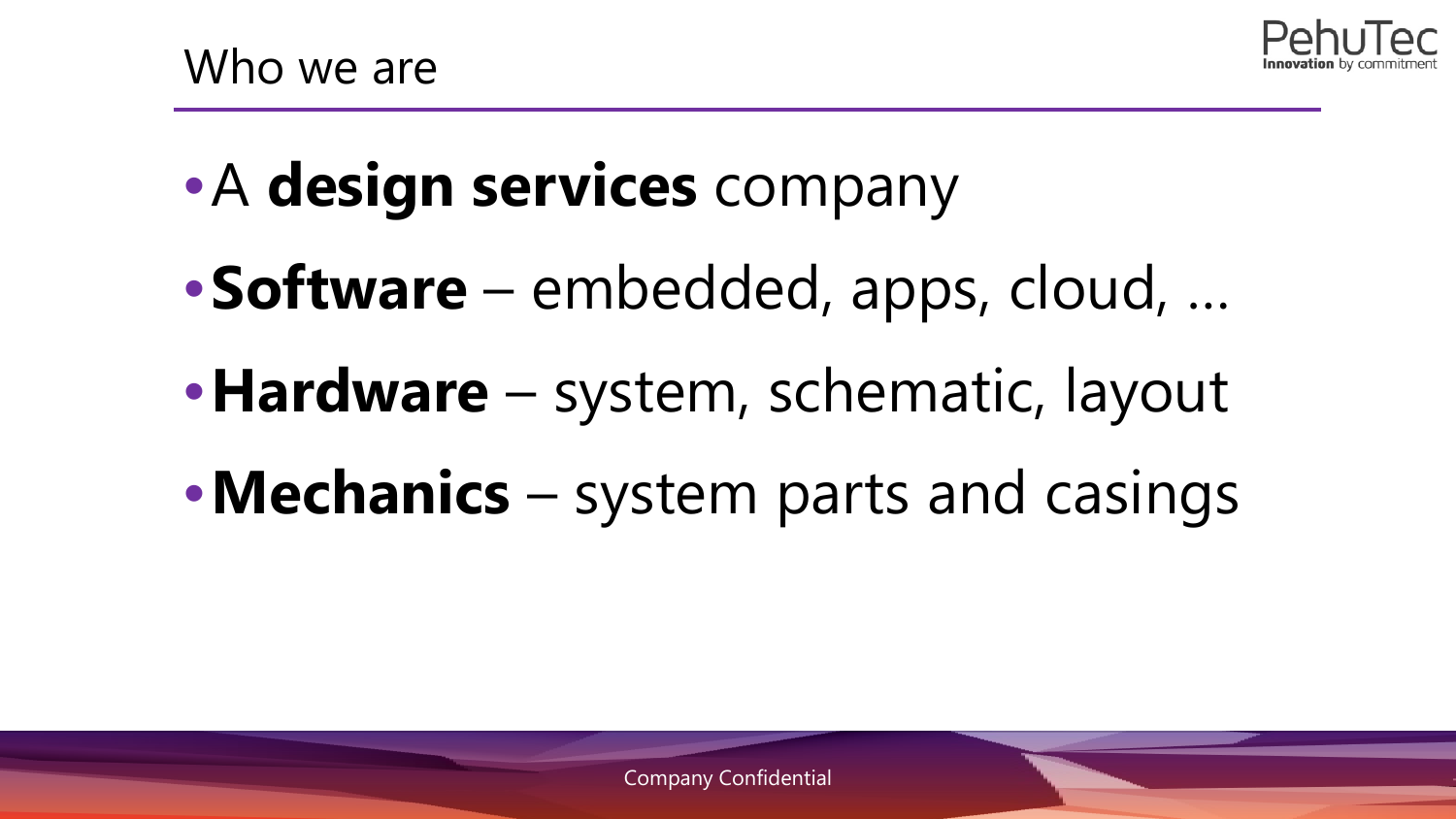

- We provide **resources**. Extend your team with (wo)manpower and niche competence
- We take you **from idea to realization**. Multidiscipline projects from feasability study to production ready
- We can help you **develop your own processes**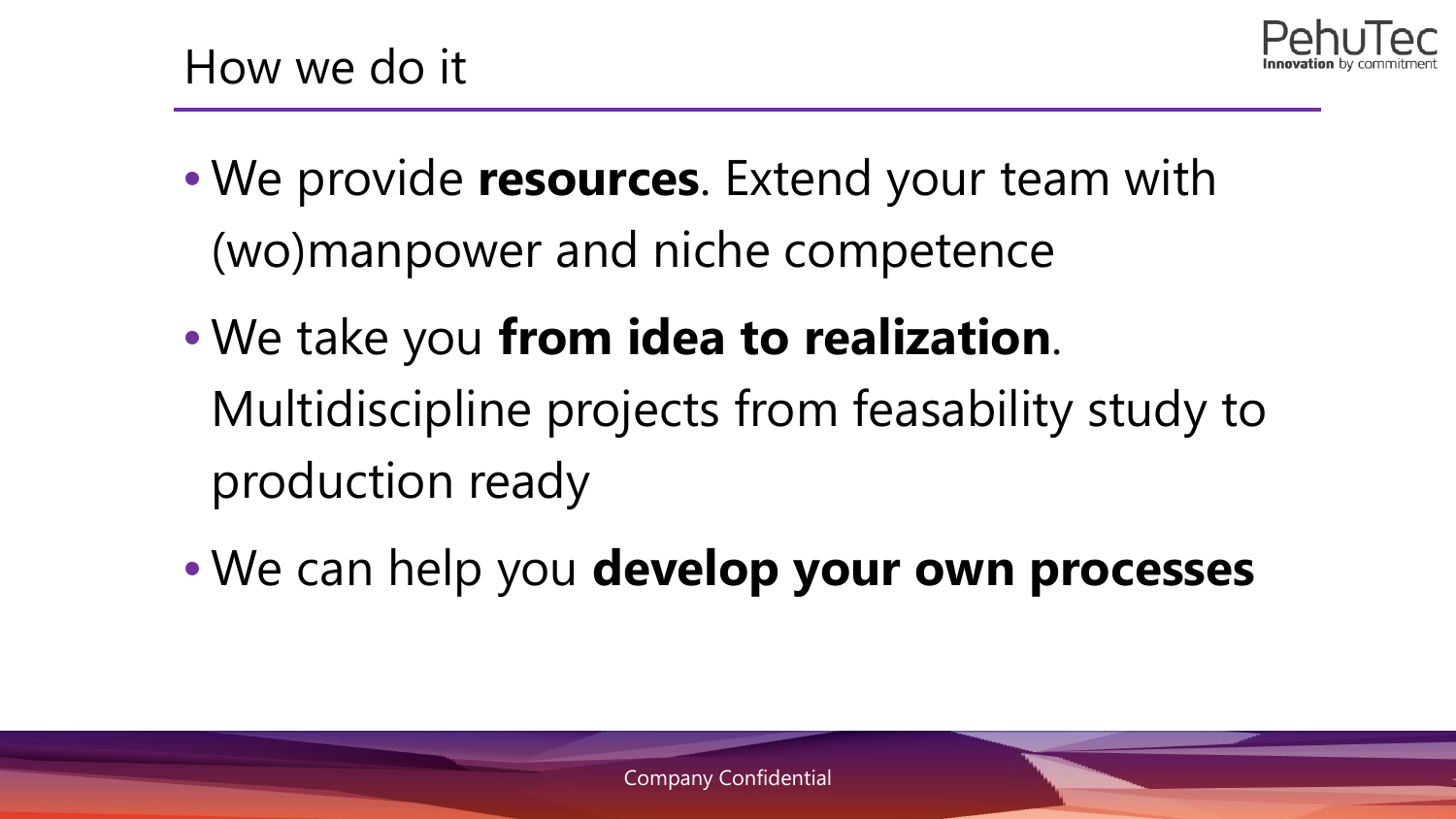

- **Wireless**. E.g. protocol SW for 5G, NB-IoT chipsets
- **Medical**. Certified to ISO13485. Eyes, heart, blood, wellbeing devices
- **Industrial**. Monitor your process!
- **IoT**. Standard and custom solutions for all above segments



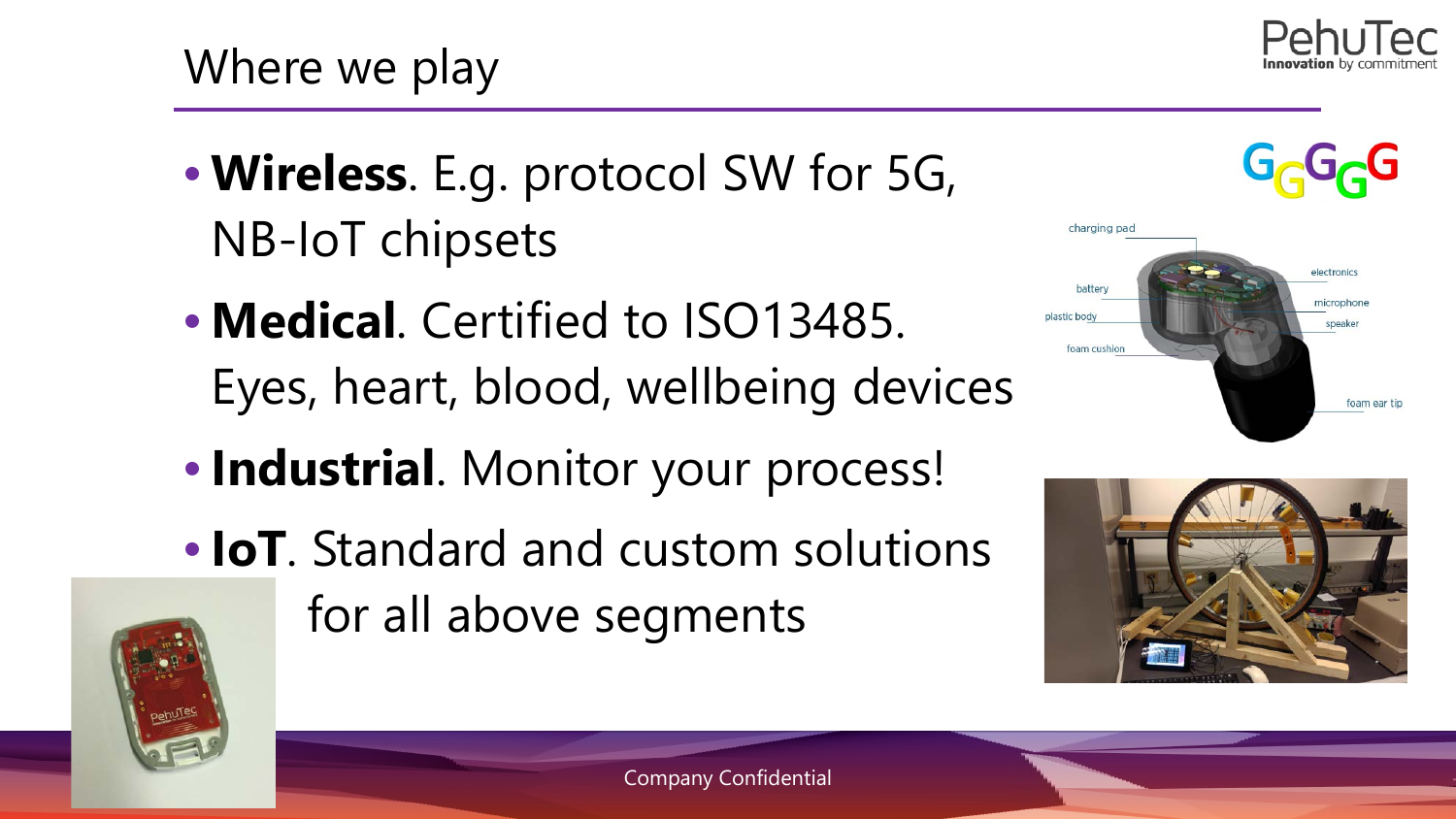

•Pehutec platform applied to indoor air quality

•Pehutec customer platform applied to… intriguing solid state molecules

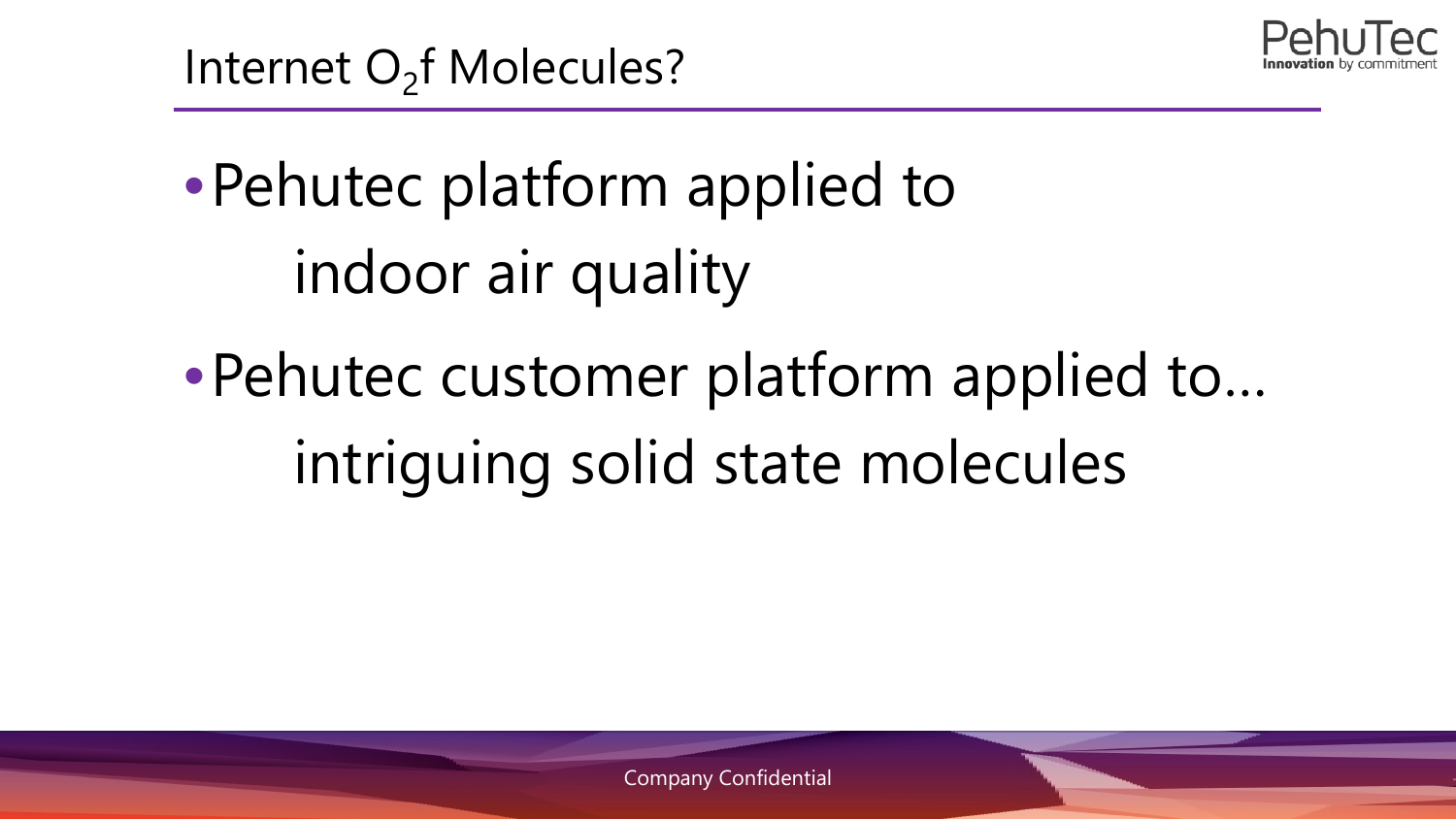

# Pehutec Air quality monitoring System Architecture

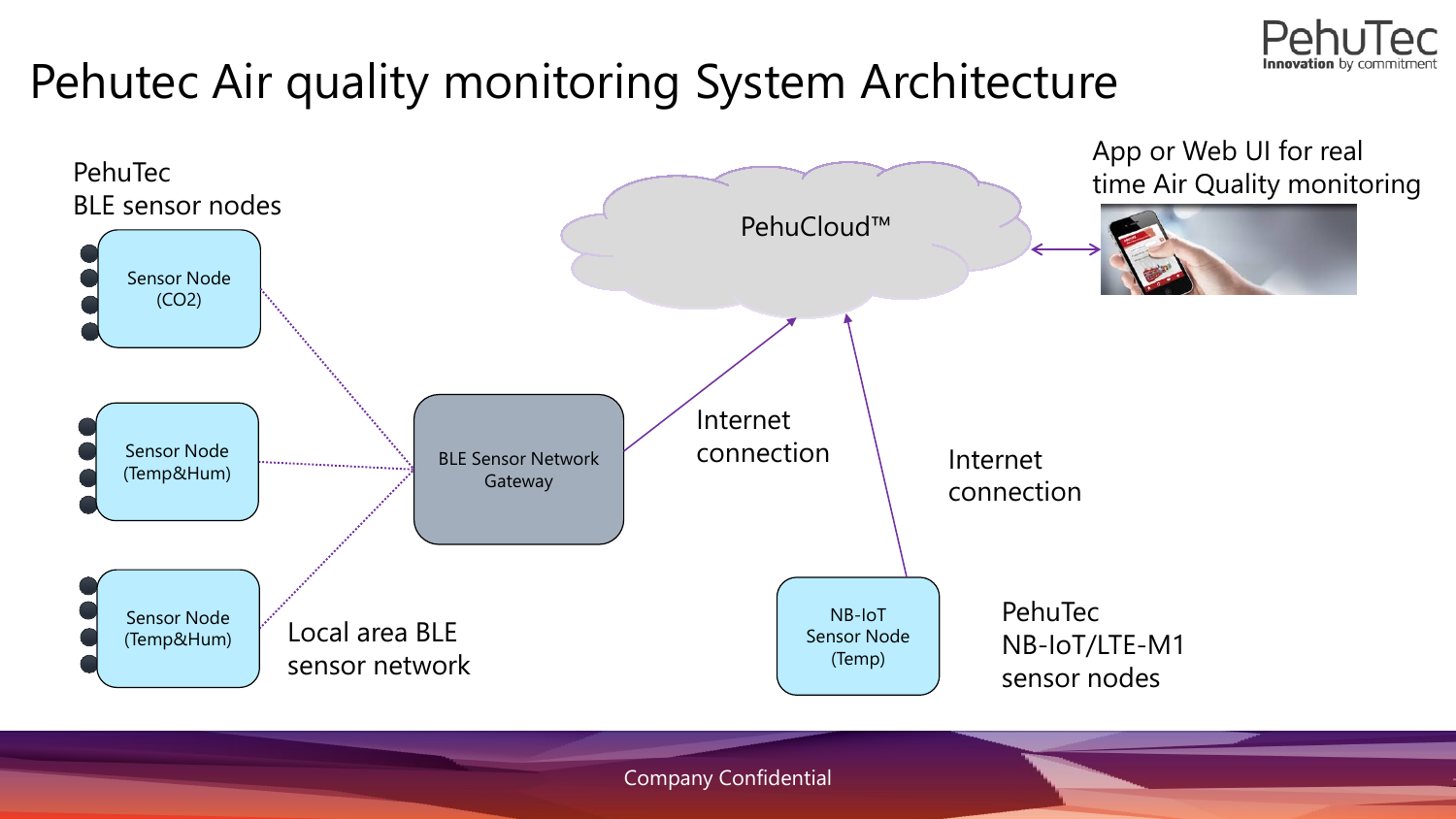

## This is how it looks



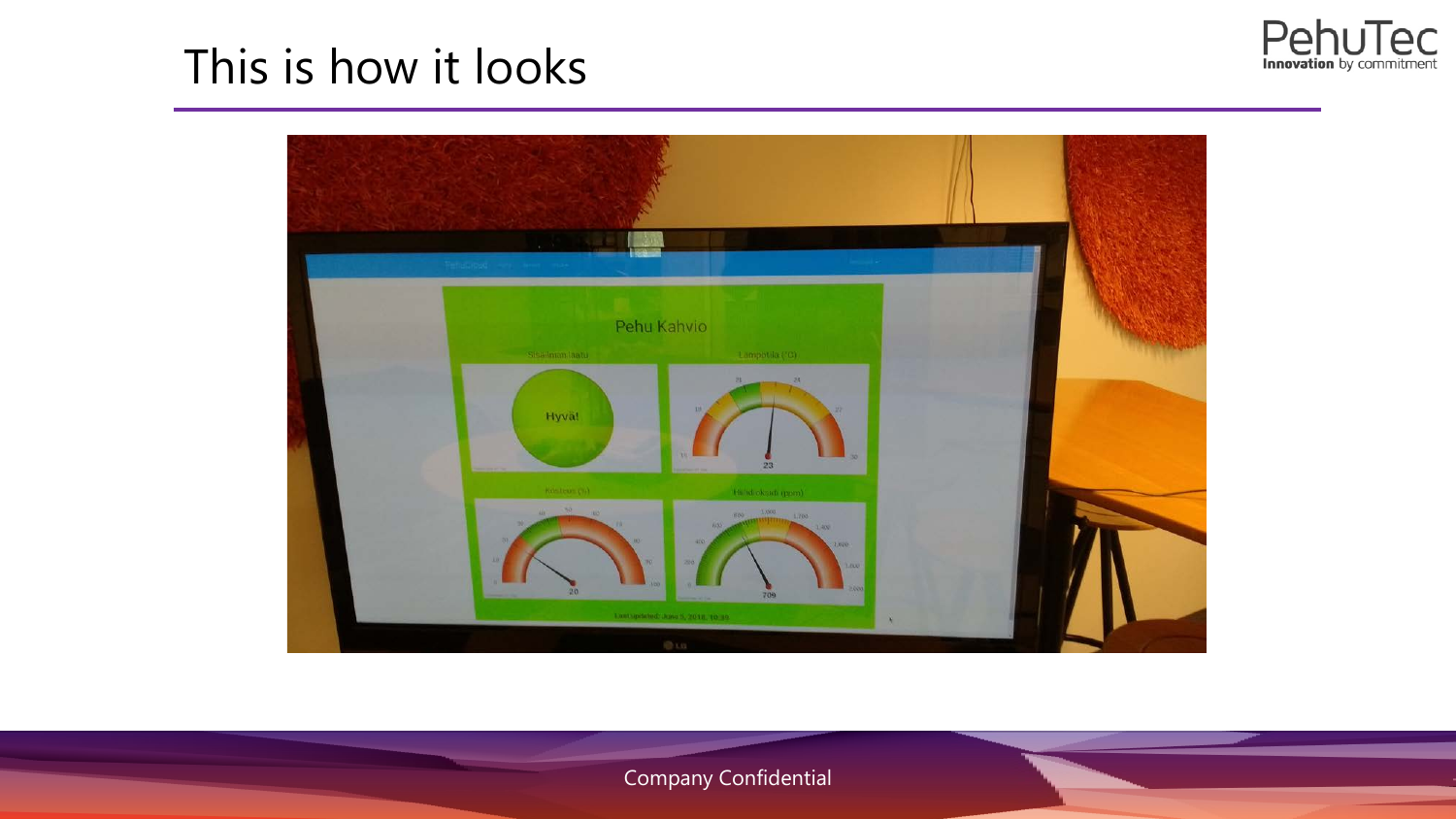#### From sensor...



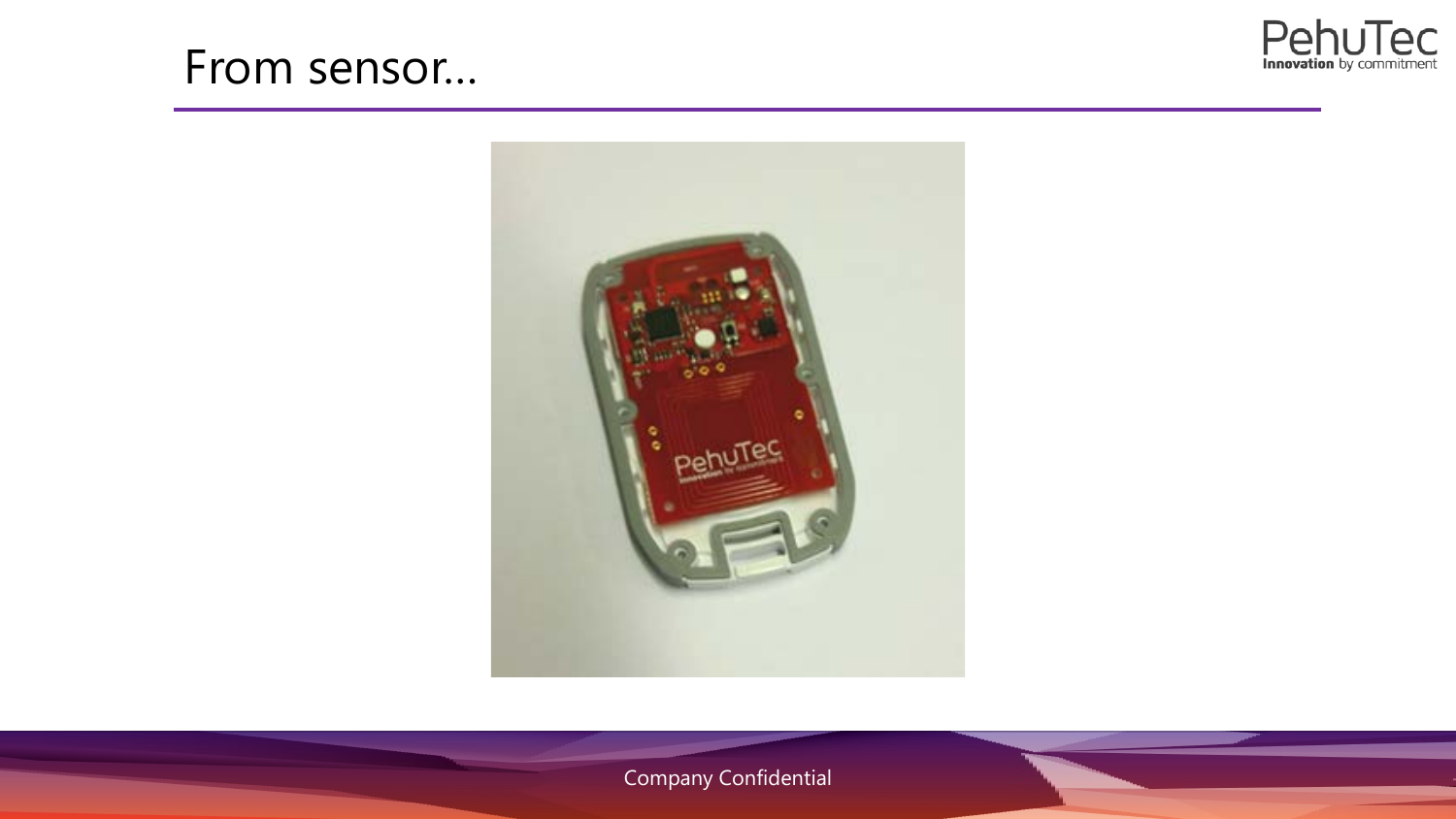### ...to the PehuCloud



PehuCloud Home

#### PehuCloud

Internet of Things data platform for temperature and humidity sensors with maps

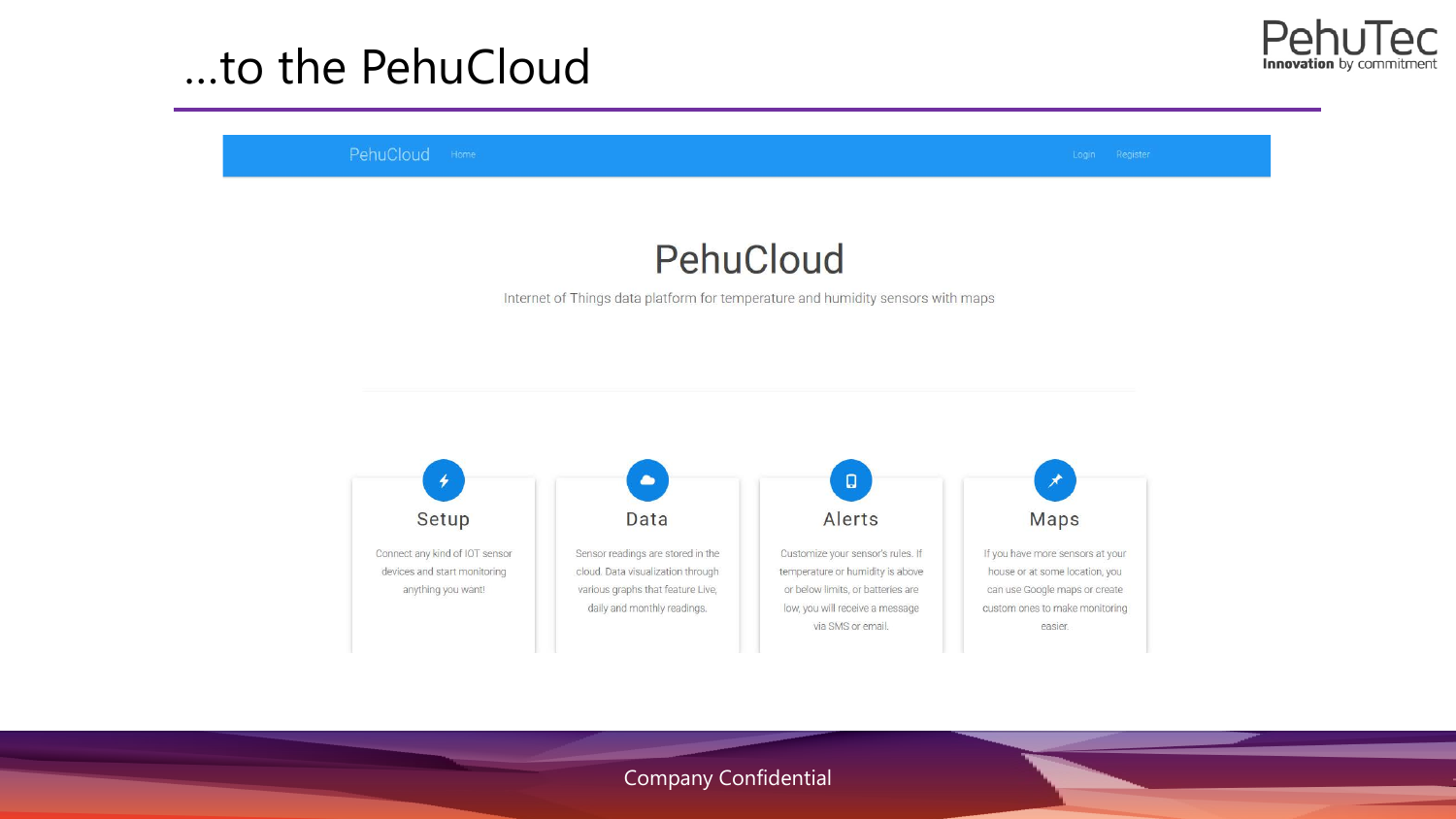#### Pehutec assisted IoT – case Spectral Engines

#### **Spectral Engines and PehuTec in strategic R&D co-operation in complete E2E material sensing IoT solutions development**

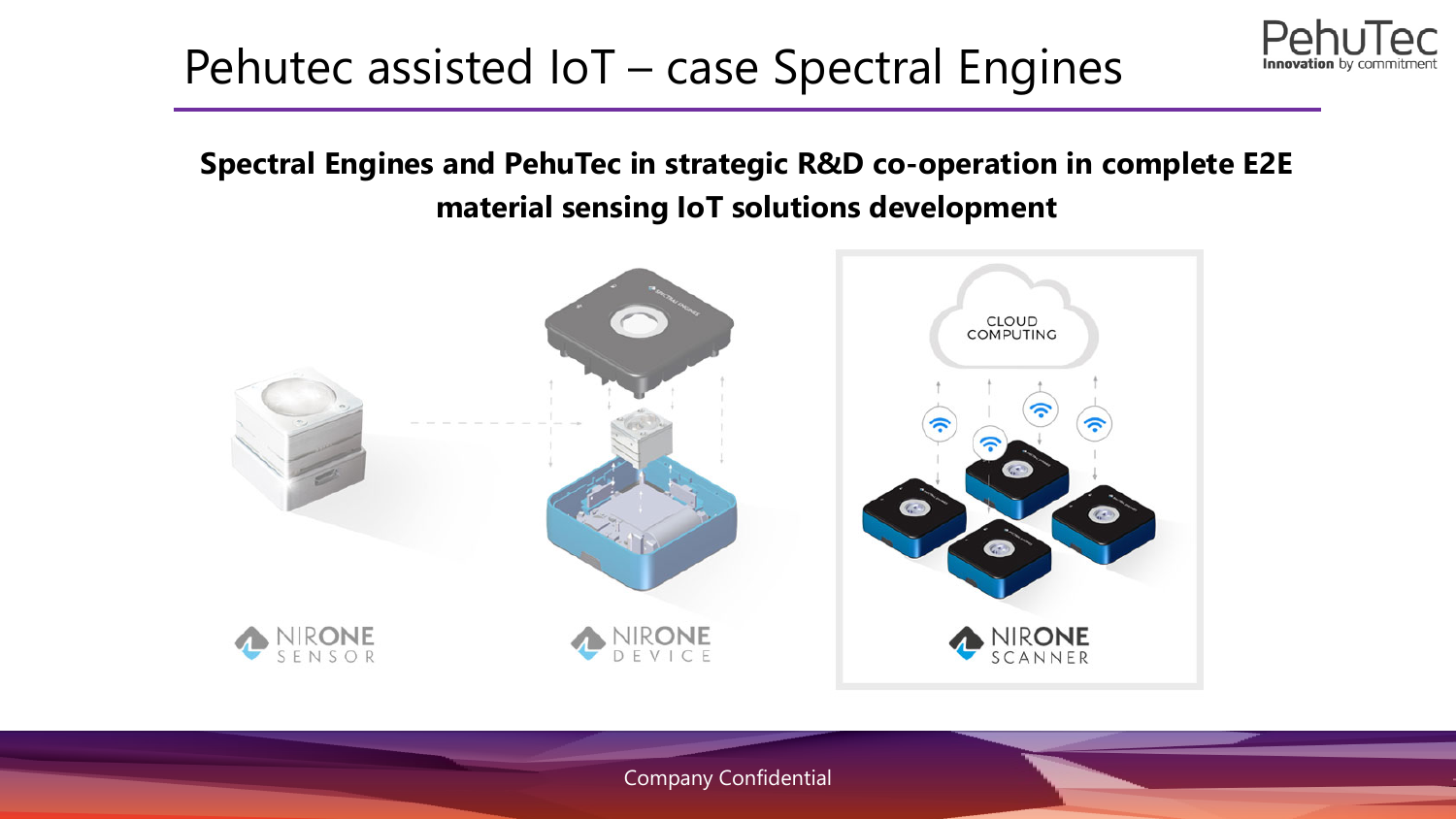# From Cookie carbohydrates to Coke…



Picture source: Local newspaper Kaleva yesterday

PehuTec